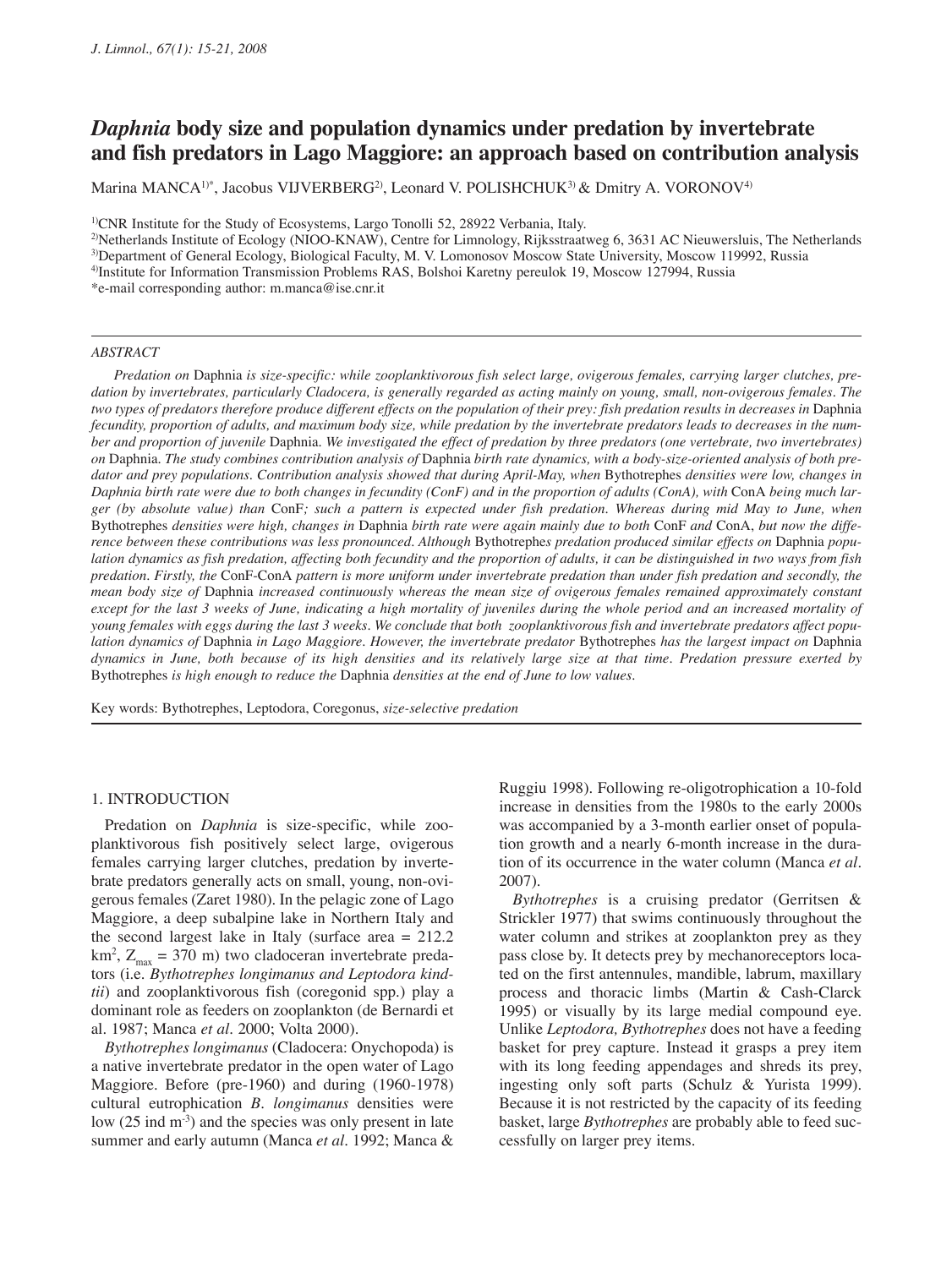There is an increasing amount of field observations from N. America, where the exotic *Bytotrephes* has invaded lakes, showing that this predator often has a serious impact on the microcrustacean zooplankton communities. These results show further that in general cladocerans are more vulnerable to *Bythotrephes* predation than copepods and that smaller and intermediate sized cladocerans are more vulnerable than large cladocerans (Yan *et al*. 2001, 2002). Average species richness was 30% higher in the reference as in the invaded lakes (Boudreau & Yan 2003). Total zooplankton biomass was significantly lower too in the invaded lakes, mainly because of lower abundances of all common epilimnetic cladoceran species. In a more recent but similar field study in North American lakes, Strecker *et al*. (2006) showed that *Bythotrephes* significantly reduced cladoceran species richness, diversity and abundance. The larger species *Daphnia longiremis and Daphnia mendotae* also had lower abundances in invaded lakes as compared to reference lakes, suggesting that small body size alone does not provide refuge from *Bythotrephes* predation. This is corroborated by the results of Barbiero & Tuchman (2004) who showed that in lakes Michigan, Huron and Erie, *Daphnia retrocurva* and *Daphnia pulicaria* declined dramatically after the introduction of *Bythotrephes*.

Since *Bythotrephes*, unlike *Leptodora*, does not have a feeding basket for catching its prey, prey size cannot be estimated from the dimensions of the feeding basket as was done previously for *Leptodora* (Manca & Comoli 1995; Branstrator 1998) and, therefore, vulnerability of prey species and prey size classes has to be inferred from experiments. *Bythotrephes* is difficult to keep under laboratory conditions, therefore published information about selective feeding is scarce, to our best knowledge only two experimental studies exist which report contrasting results. Schulz & Yurista (1999) concluded that *Bythotrephes* is selecting medium sized (1.4- 1.6 mm) daphnids (one experiment) and/or daphnids larger than 2.0 mm (another experiment), whereas Vanderploeg *et al*. (1993) concluded on basis of their predation experiment that mainly cladocerans in the size range of ca. 0.5-0.9 mm were selected as food items.

*Leptodora* is a cruising predator, and employs strike tactics to capture prey. The prey location space for *Leptodora* is limited to a small forward-directed area and direct contact with the prey is required before an attack is initiated (Browman *et al*. 1989). *Leptodora* tears the cladocerans apart, the wider the ventral carapace gape of the prey the easier for *Leptodora* to tear it apart (Browman *et al*. 1989). An important limiting factor for prey capture success is the size of the feeding basket, a structure formed by thoracic appendages enabling *Leptodora* to catch and handle prey for ingestion (Manca & Comoli 1995; Branstrator 1998).

*Leptodora* feeds mainly on small-bodied cladocerans and avoids copepodite copepods (e.g. Lunte & Luecke

1990; Herzig 1994). Although relatively large, *Diaphanosoma* and *Daphnia* spp. are eaten too, from a newborn size (*ca* 0. 5 mm) until a maximum size of ca. 1.0 mm (Browman et al. 1989; Herzig 1995). Only very few *Leptodora* consume *Daphnia* >1.0 mm and these *Leptodora* were always >11.0 mm (Branstrator & Lehman 1991). Copepod nauplii and rotifers are eaten by small juvenile *Leptodora* (i.e. <5 mm), but contribute in terms of biomass generally little to the *Leptodora* diet as a whole (Arndt *et al*. 1993).

The invertebrate (*Bythotrephes, Leptodora*) and vertebrate (coregonid spp.) types of predators produce different effects on the populations of their *Daphnia* prey: fish predation results in decreased *Daphnia* fecundity, decreased proportion of adults, and a reduction of adult body size, while predation by the invertebrate predators leads to a decrease in the proportion of young *Daphnia* and, therefore, in an increase in the proportion of adults (Gliwicz & Pijanovska 1989; Polishchuk 1995).

Here we present the results of a field study of predation by two types of predators (one vertebrate, two invertebrates) on *Daphnia*, which was aimed at investigating the predator's, rather than the prey's, size-specific response. The study combines contribution analysis of *Daphnia* birth rate dynamics (Polishchuk 1995), with a body-size-oriented analysis of both predator and prey populations.

## 2. MATERIAL AND METHODS

## *2.1. Sampling of zooplankton*

Zooplankton samples were collected in May-June 2001 at weekly intervals at a station corresponding to the maximum lake depth. They represented the content of at least 1000 L of lake water filtered through a 126  $\mu$ m nylon net mounted on a Clarke-Bumpus plankton sampler, which was towed along a sinusoidal trajectory within the upper 50 m, the water layer where cladocerans are distributed. *Daphnia* and *Bythotrephes* size estimates were the result of measurements of body length (from the apex of the head to the base of the carapace spine) of 200 individual *Daphnia* per sample and all *Bythotrephes* individuals found in each sample.

## *2.2. Contribution analysis and population dynamics*

Contribution analysis (Caswell 1989; Polishchuk 1995, 1999; Polishchuk & Vijverberg 2005) was used to investigate the relative importance of different environmental effects to changes in *Daphnia* birth rate. The idea behind the analysis is to assess the role of major environmental factors such as food, predation, and temperature in terms of corresponding population parameters.

In *Daphnia*, temperature mainly acts on the developmental time of eggs, while food conditions affect fecundity (number of eggs or embryos per adult female where being adult is normally determined on the basis of body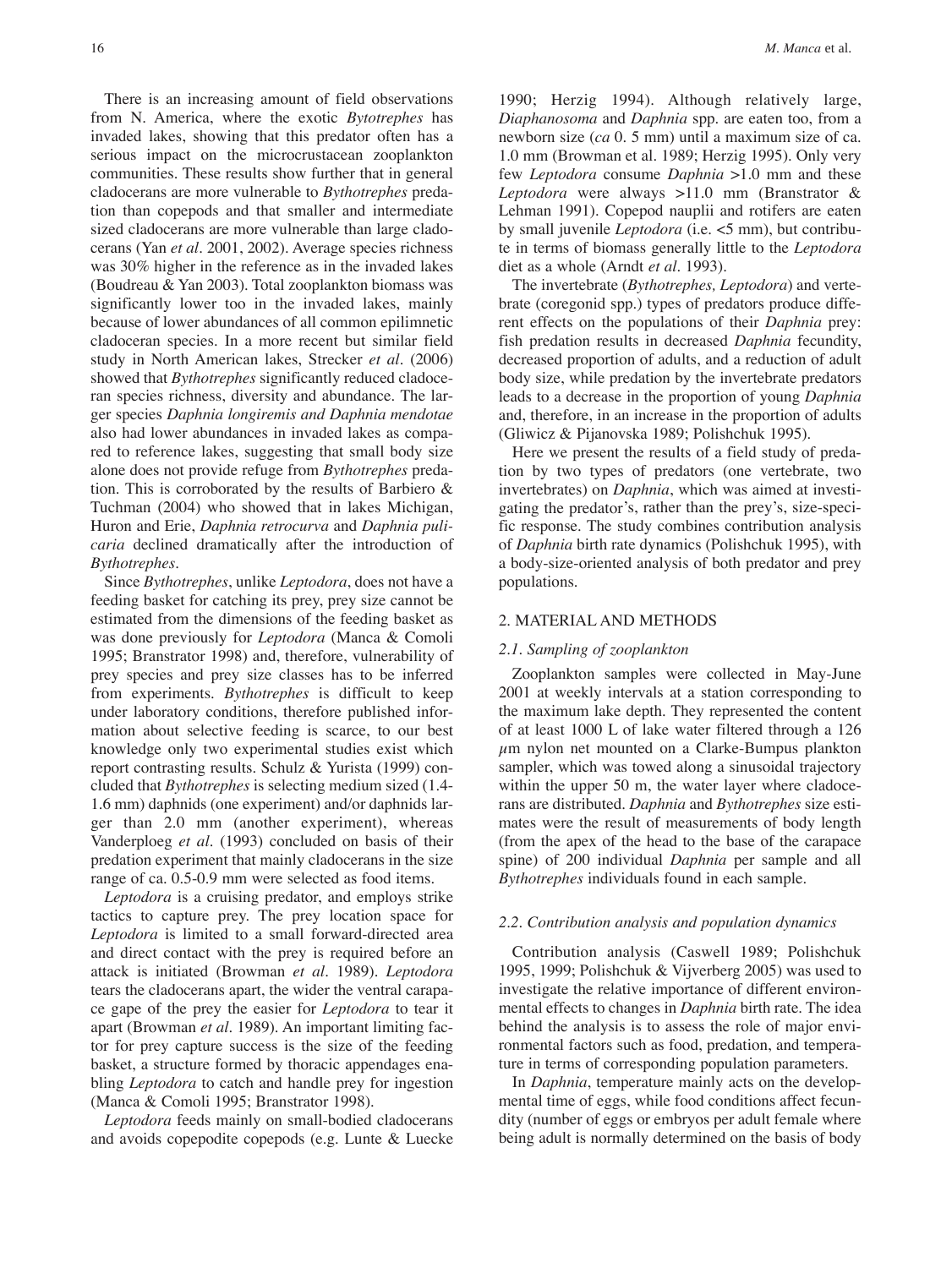size). Fish predation, being directed against larger adult females carrying larger clutches, influences both fecundity and the proportion of adults. Predation by invertebrates is thought to be mainly directed against juveniles, and therefore is related to the increase in the proportion of adults. Also, if invertebrate predators take off some of the smaller adults with few or no eggs, they will affect fecundity too, though probably to a lesser extent than fish. We expect therefore that fish, as compared with invertebrate predators, will produce a more pronounced and potentially less uniform (with more room for variation) effect on fecundity and the proportion of adults of their prey.

The per capita birth rate (*b*) of *Daphnia* is calculated according to equation:

$$
b = V \ln(1 + FA) \tag{1}
$$

where:  $V$  is egg developmental rate  $(\text{day}^{-1})$ , the reciprocal of egg developmental time, obtained from mean water temperature of the sampled water layer;  $F(F = E)$ *Nad*) is fecundity, the ratio of eggs numbers to adult females numbers, irrespective of whether those females carry eggs or not;  $A(A = \text{Nad/N})$  is the proportion of adult females to the total number of individuals in the population. The product *FA* is equal to *E/N*; therefore, by substituting *FA* in equation (1) we obtain:

$$
b = V \ln(1 + E/N) \tag{2}
$$

which represents the Edmondson and Paloheimo equations for birth rate estimation (Edmondson 1968; Paloheimo 1974). The rate of population increase (*r*) was estimated by:

$$
r = (lnNt_2 \cdot lnNt_1) / (t_2 \cdot t_1)
$$
 (3)

where  $Nt_1$  and  $Nt_2$  are the number of individuals in the population at times  $t_1$  and  $t_2$ .

Death rates (*d*) are estimated by:

$$
d = b - r \tag{4}
$$

Starting from equation (1) contributions of *F, A* and *V* (*ConF, ConA, ConV*) to changes in *b* can be expressed as partial derivatives with respect to the corresponding parameters times changes in those parameters:

$$
db/dt = [VA/(1+FA)](dF/dt) + [VF/(1+FA)](dA/dt) +
$$
  
+[ln(1+FA)](dV/dt)

where: *ConF* = [*VA*/(1+*FA*)](*dF/dt*),  $ConA = [VF/(1+FA)](dA/dt),$ and  $ConV = [\ln(1+FA)](dV/dt)$ .

However, the sum of the contributions determined in this way is not exactly equal to d*b*/d*t* (Polishchuk 1995). Hence, one of us (D.A.V.) proposed taking integral of the contributions over time, with the result that the sum of contributions is precisely equal to the change in *b* over sampling interval, ∆*b*. Such integrals can be calculated numerically. This method is used in the present study. Provided that changes in temperature are not large, *ConV* is relatively small, and changes in *Daphnia* birth rate can be analysed in terms of *ConF* (food conditions) or both *ConA* and *ConF* (predation), with the *ConA-ConF* pattern being less uniform (i.e. the difference between *ConA* and *ConF* being more pronounced) under fish predation than under invertebrate predation.

#### 3. RESULTS

*Daphnia* population density increased during April and May (Fig. 1); the subsequent decline corresponded to an increase in *Bythotrephes* abundance. *Leptodora*, although appearing in late May, started its numerical



**Fig. 1.** Seasonal dynamics of *Daphnia hyalina-galeata, Bythotrephes longimanus* and *Leptodora kindtii* in Lago Maggiore, 2001.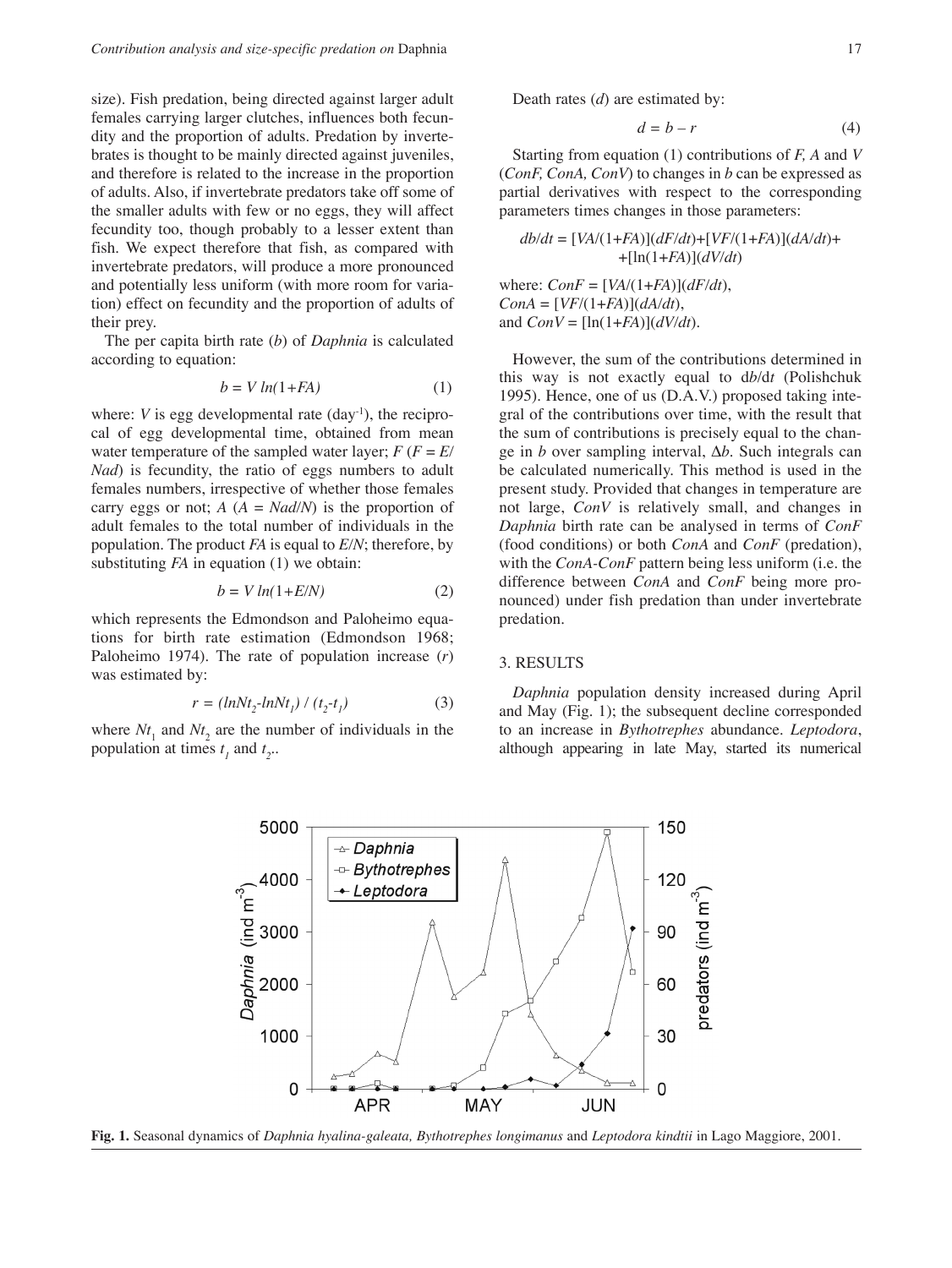

**Fig. 2.** Seasonal changes in *per capita* death rates (*d*, day-1) and birth rates (*b*, day-1) of *Daphnia hyalina-galeata* in Lago Maggiore, 2001. Trend line of death rates is based on moving averages.

increase in June, when *Daphnia* numbers were already low.

During April to mid May the per capita birth rate (*b*) of *Daphnia* was approximately 0.05 day-1 and showed only little variation over time. At the end of May it reached its lowest value  $(0.02 \text{ day}^{-1})$  after which it steadily increased to values of  $0.08-0.13$  day<sup>-1</sup> during the second half of June (Fig. 2). The per capita death rate (*d*) showed much more variation in time. Part of it was due to sampling errors, because population densities were estimated on one station only. To reduce variation we calculated the moving average of the death rate over time (Fig. 2). We can distinguish two main phases in the seasonal death rate (*d*) pattern of the *Daphnia* population. The first phase, in April to mid May when the death rates slowly increased but were still very low, was concomitant with low *Bythotrephes* and *Leptodora* densities and a sharp increase of *Daphnia* densities during early May. The second phase started during the last week of May with a strong increase in the death rate, which reached high values in early June and remained high during that whole month. This phase was concomitant with sharp increasing *Bytotrephes* densities (until mid June) and steady increasing *Leptodora* densities from mid June onwards. This high death rate was associated with a sharp decrease in *Daphnia* densities (Fig. 1).

The body size of the *Daphnia* ovigerous females decreased during April and early May, then remained more or less constant till mid June, and increased in size in the second half of June. The mean clutch size started high in April-mid May, then decreased during the second half of May and remained low during early June and then from mid June onwards started to increase again until the end of June (Fig. 3). The mean size at maturity (MSAM) varied from 1.6 mm in early April to 1.85 mm in the second half of June.

Not only was *Bythotrephes* becoming more abundant

in May-June, but also the maximum body size it attained was increasing, reaching its maximum value at the end of June (Fig. 4). *Daphnia* mean size decreased somewhat during April, but then from early May onwards increased steadily during May and June; largest body sizes were reached during the second half of June. From early May onwards increase in body size of *Daphnia* and *Bythotrephes* occurred approximately with the same rate.

Contribution analysis showed that during April-mid May, when *Bythotrephes* densities were low, changes in *Daphnia* birth rate were due to both *ConF* and *ConA*, with *ConA* being much larger (by absolute value) than *ConF* (Fig. 5a). During mid May to June changes in *Daphnia* birth rate were again mainly due to both *ConF* and *ConA*, but now the difference between *ConA* and *ConF* was less pronounced (Fig. 5b). During late June, when *Leptodora* population density increased and *Daphnia* densities fell to low values, changes in birth rate were mainly related to *ConA* (Fig. 5c).

# 4. DISCUSSION

Predation on *Daphnia* by fish or invertebrates is sizeselective; while fish prey on larger ovigerous females carrying large clutches, invertebrates are generally thought to remove only small, immature females, though removal of some of the smaller adults with few eggs is probably also possible. The two types of predation produce different patterns of the population dynamics of the prey, which can be identified by an analysis of *Daphnia* birth rate dynamics and body size. When fish predation prevails, changes in *Daphnia* birth rate are determined by both changes in the proportion of adults (*ConA*) and in fecundity (*ConF*), with *ConA* being much larger (by absolute value) than *ConF* becau-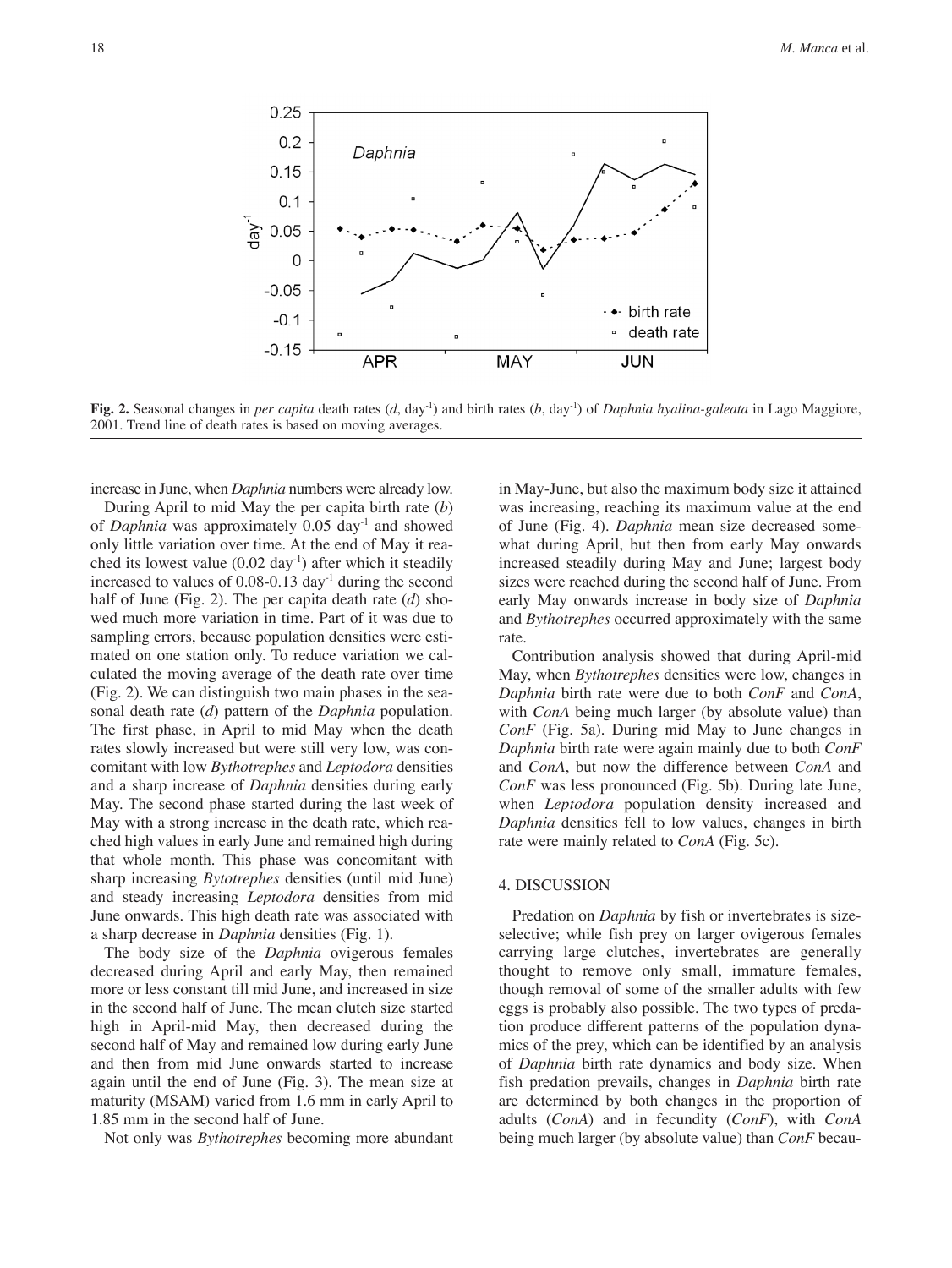

**Fig. 3.** Seasonal changes in size *of Daphnia* ovigerous females and in the clutch size (mean ± 1.96 SE).



**Fig. 4.** Seasonal changes in *Daphnia* mean (± 1.96 SE) body size, along with *Bythotrephes* maximum body size.

se fish typically produce a stronger effect on the size structure than on fecundity of their prey. When invertebrate predation prevails, changes in *Daphnia* birth rate are also determined by *ConA* and *ConF*, but now the *ConA-ConF* pattern is expected to be more uniform. This is because the effects produced by invertebrates are apparently weaker than those by fish, and weak effects are perceived as less variable.

During April-mid May, contribution analysis revealed a *ConA-ConF* pattern that is expected under fish predation. Moreover, the selective removal of larger ovigerous females expected on the basis of the contributions, was accompanied by a decrease in *Daphnia* body size (maximum and mean body size, as well as the mean size of ovigerous females) and a reduced mean clutch size observed in the lake. This pattern typically occurs in

Lago Maggiore during April-mid May, when *Daphnia* is the preferred prey of coregonid fish (Giussani 1974; Volta 2000).

During mid May-June, contribution analysis revealed that changes in *Daphnia* birth rate also resulted from both *ConA* and *ConF*, but the difference between these contributions was less pronounced than that observed in the previous period. This is what we expect under invertebrate predation. In addition, not only did *Daphnia* mean body size increase but also the mean size of the ovigerous females remained almost constant, which can be explained by the prevailing removal of small immature individuals. In the second half of June the mean size of ovigerous females started to increase, which indicates that also small ovigerous females were removed. This shows that invertebrate predators, most probably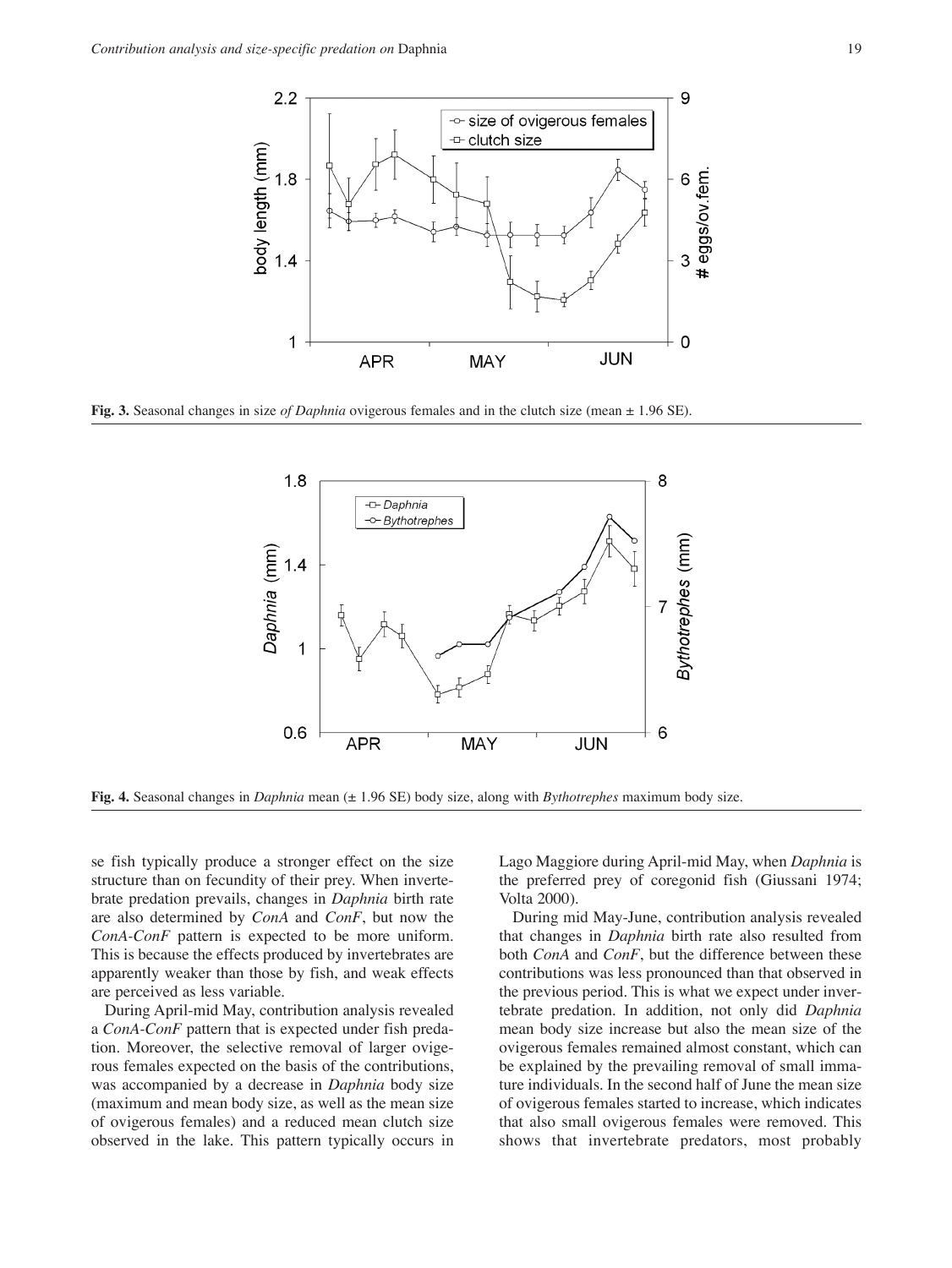

**Fig. 5.** Contributions of *F, A* and *V* (*ConF, ConA, ConV*) to changes in *Daphnia* birth rate (*db/dt*) in time intervals from periods representative of predation by *a*) zooplanktivorous fish (early April); *b*) *Bythotrephes longimanus* (early May); *c*) *Leptodora kindtii* (late June). *V* is egg developmental rate (day<sup>-1</sup>), *F* is fecundity, the ratio of eggs numbers to adult females numbers (irrespective of whether those females carry eggs or not), and *A* is the proportion of adult females to the total number of individuals in the population.

*Bythotrephes*, which was in terms of biomass the most abundant one, were the dominant predators on *Daphnia*. Changes in *Daphnia* body size and the relative contributions of population traits to changes in birth rate can be explained by viewing *Bythotrephes* as a predator able to select not only young, but also some of the small sized ovigerous *Daphnia*, in parallel with the increase in predator body size. Although *Bythotrephes* predation seems to produce similar effects on *Daphnia* population dynamics as fish predation, affecting both fecundity and the proportion of adults, it can be distinguished in two ways from fish predation. Firstly, by an increase in *Daphnia* mean body size, whereas the mean size of ovigerous females remains approximately constant (mid May-mid June) or increased in size (mid June-end of June). Secondly, because the pattern of contributions to *Daphnia* birth rate dynamics observed under the implied *Bythotrephes* predation is more uniform than that observed under implied fish predation.

During late June, contribution analysis revealed that changes in *Daphnia* birth rate were determined by *ConA*, a pattern in that respect somewhat similar to that observed in April (see Fig. 5). It can be hardly attributed to fish pressures however, because at that time the dominant predator in the lake was *Leptodora* rather than fish. On the other hand, it can be hardly indicative of invertebrate pressures because for invertebrates we expect a more uniform *ConA-ConF* pattern, a sort of that shown in Fig. 5b. Apparently, contribution results do not reflect the pressures by *Leptodora* at that time, because the density of *Daphnia* was extremely low in late June (Fig. 1) and *Leptodora* might switch to another food source.

We conclude that both predation by zooplanktivorous fish and by invertebrate predators are affecting population dynamics of *Daphnia* in Lago Maggiore. Among the invertebrate predators *Bythotrephes* has the largest impact on *Daphnia* dynamics, both because its relatively high population biomass and its relatively large body size. In the second half of June its size is large enough to predate also on small ovigerous *Daphnia*, and its predation pressure is high enough to reduce the *Daphnia* densities to low values.

# ACKNOWLEDGEMENTS

We wish to thank P. L. Starkweather for suggestions and the critical review of the manuscript. Comments by two anonymous reviewers substantially improved the original version of the manuscript. This study was carried out within the research activity of M. Manca on zooplankton of Lago Maggiore ("Population dynamics of zooplanctonic Cladocera of Lago Maggiore in relation to environmental variables", year 2004), funded by CNR to M. Manca. L. V. Polishchuk was partially supported by grant 07-04-00521 from the Russian Foundation for Basic Research. J. Vijverberg was supported by a CNR Short-Mobility grant in 2006.

#### REFERENCES

- Arndt, H., M. Krocker, B. Nixdorf & A. Köhler. 1993. Long term annual and seasonal changes of metazooplankton in Lake Müggelsee (Berlin): effects of eutrophication, grazing activities and the impact of predation. *Int. Revue ges. Hydrobiol*., 78: 379-402.
- Barbiero, R.P. & M.L. Tuchman. 2004. Changes in the crustacean communities of Lakes Michigan, Huron, and Erie following the invasion of the predatory cladoceran *Bythotrephes longimanus. Can. J. Fish. Aquat. Sciences*, 61: 2111-2125.